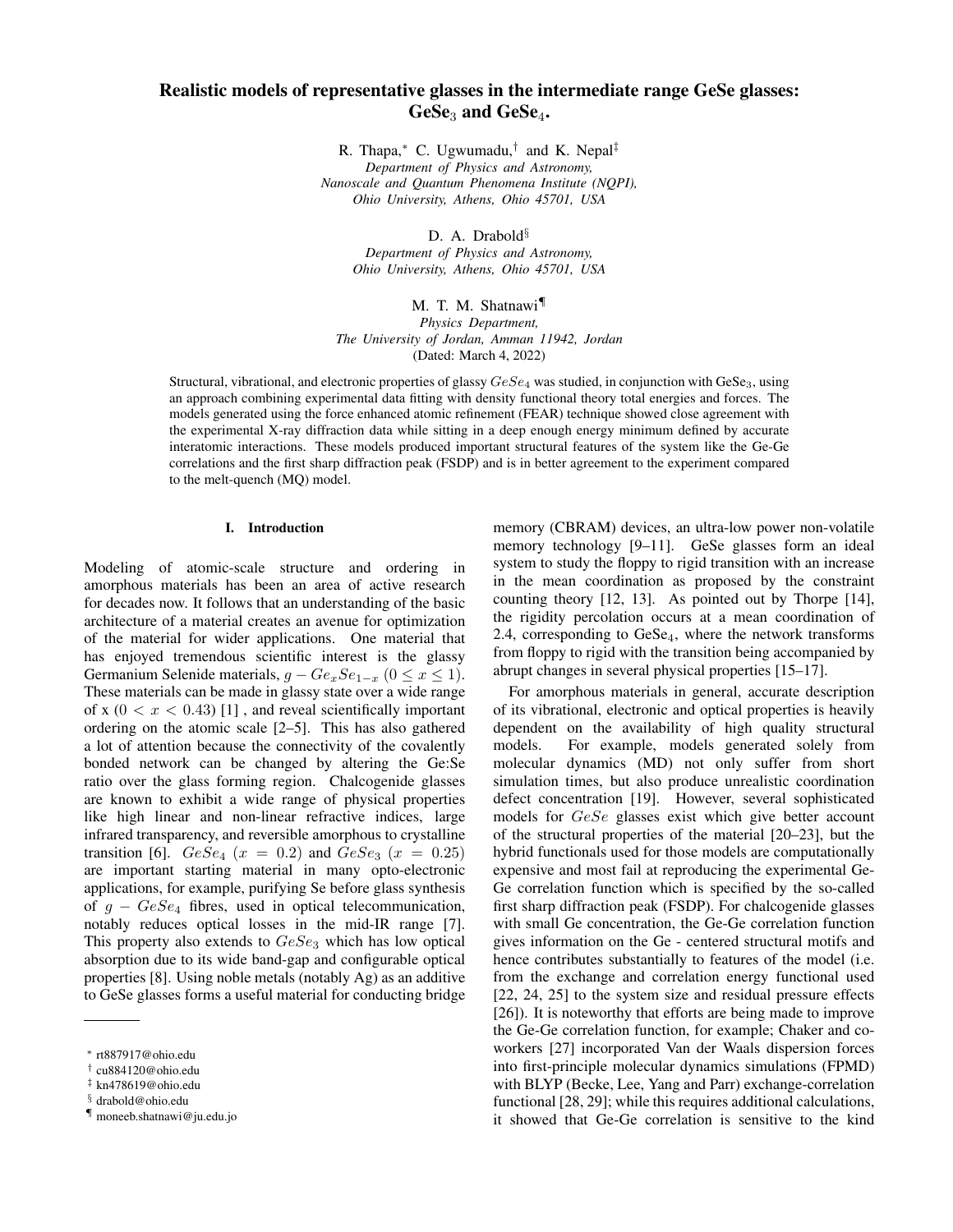

of dispersion force considered. Therefore, since different conclusions can be inferred from the available models with regard to the network structure of  $g - GeSe_4$  as well as  $g - GeSe<sub>3</sub>$  due to the inaccuracy in reproducing the Ge-Ge correlation function or some other features, a breakthrough would be providing a model that can be consistent with all measured partial pair correlation function as well as experimental data.

The composition  $GeSe<sub>4</sub>$  is of special interest in the study of the floppy to rigid transition because this composition is the boundary between the two states, corresponding to mean coordination number 2.4 calculated with the 8-N rule [30]. Therefore, one might expect vibrational signatures to change significantly near this composition especially for the low frequency ( $\omega \rightarrow 0$ ) limit. While the constraint counting theory is foundational contribution to our understanding of these materials, it is also idealized: it is based on a mean field theory and ignores forces other than stretching and bending forces from idealized bonds. In our work, we do not make these approximations, so that similarities and differences between the idealized and more realistic systems are of interest.

Several attempts to theoretically model the structure of  $GeSe<sub>4</sub>$  has been made in the past ranging from RMC simulations [4, 31–34] to classical molecular dynamics [35– 37] to complex density functional theory based calculation with different exchange and correlation functional [20, 22, 27, 38]. An approach to simulating an acceptable model

which can be used to explore structure-based properties of  $g - GeSe<sub>4</sub>$ , as well as address the discrepancies between experiment and prediction of the Ge-Ge correlation function without using computationally expensive hybrid functional involves: (i) directly using available experimental information through the Reverse Monte Carlo (RMC) technique [39]. (ii) a systematic minimization of the total energy of the configuration as well as the discrepancies in the atomic coordinates (caught by RMC) focused at increasing the probability of the system settling on a global minimum. This method of teaching some chemistry to the RMC is termed force enhanced atomic refinement (FEAR) [40–42]. In this work, we use x-ray diffraction (XRD) data [18] to construct realistic models for  $(g - GeSe_4)$  and  $(g - GeSe_3)$ and compare the results obtained with previous theoretical calculations and experiments whenever possible. The models produced, in decent sizes, will be used to study the network topology in both the short and intermediate range.

#### II. Methodology and Models

We prepare models of  $GeSe<sub>3</sub>$  (384 atoms) and  $GeSe<sub>4</sub>$  (400 atoms) at experimental density using FEAR [40–42] . FEAR is a well-developed method for generating computer models for a wide variety of materials ranging from *a* -Si and *a* -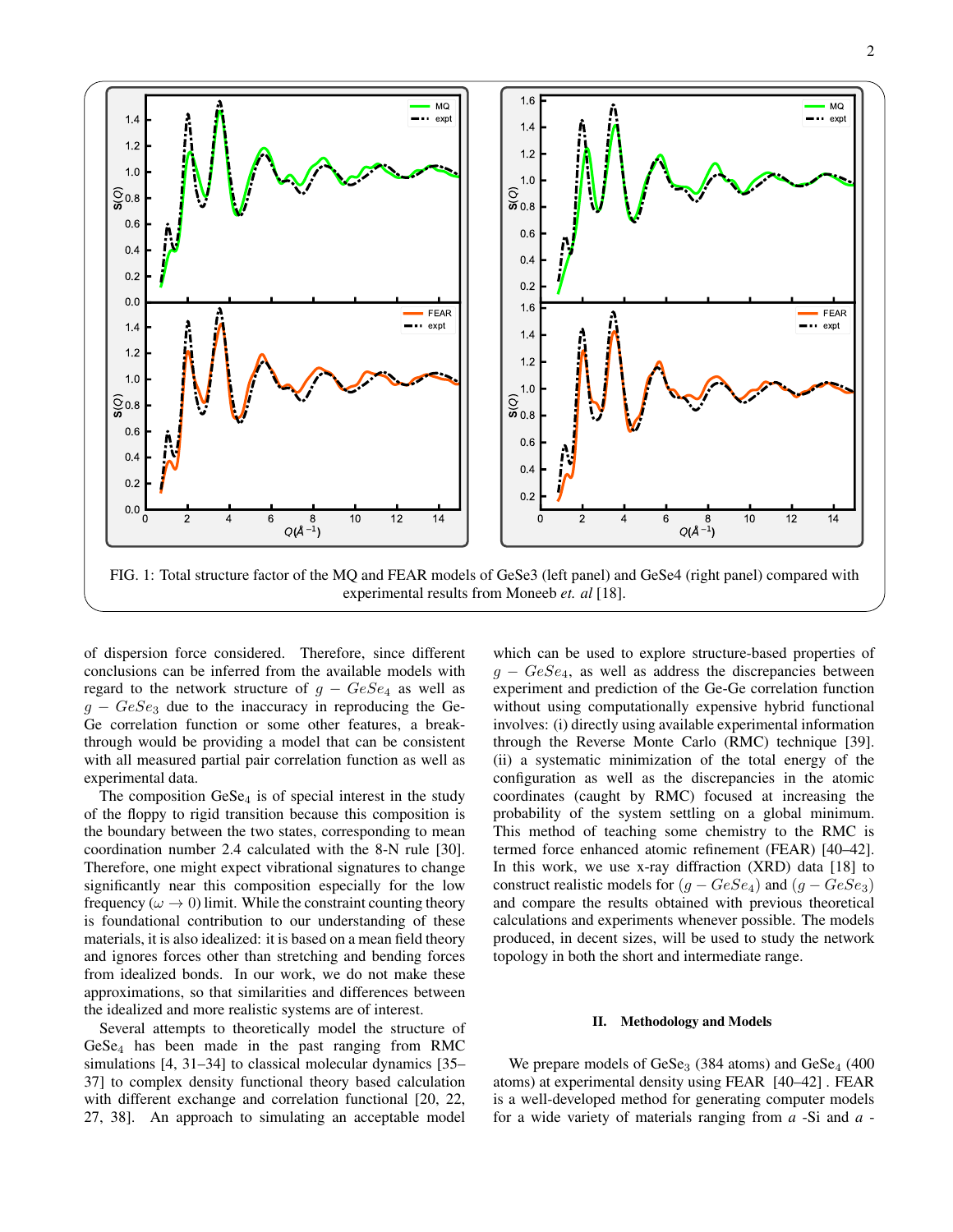

 $SiO<sub>2</sub>$  to sodium silicates and complex bulk metallic glass [43]. The starting configuration for FEAR was taken from a liquid melt of the glasses at 2000 K obtained using the *building block* method [19, 44]. This configuration was modified using partial Reverse Monte Carlo technique as implemented in the RMCProfile [39] software with experimental X-ray structure factor (SQ) [45] taken as the experimental information used to drive the Monte-Carlo moves. The partially refined system is taken through an energy minimization step using conjugate gradient (CG) algorithm in the projector augmented wave [46] implementation of the *ab initio* plane wave density functional theory package VASP [47–49] with Perdew-Burke-Ernzerhof [50] method as the exchange-correlation functional. Partial experimental fitting and energy minimization is then iterated until convergence. The final model obtained from FEAR was relaxed with CG algorithm in VASP to get an energy minimized structure.

To compare/validate our findings from the FEAR models, we created a melt-quench (MQ) [19] models of the glasses with the same density using VASP. This model started with a random configuration of atoms, with no atoms closer than 2.0  $\AA$  from other atoms, and was heated to 2000 K in 9 ps where it was equilibrated for 8 ps. The equilibrated melt was cooled to 300 K in 18 ps followed by a 12 ps equilibration at 300 K. The final models were then relaxed with CG algorithm to minimize the forces on each atom.

## III. Results and Discussion

## A. Structural Properties

The total structure factor obtained from the models is shown in Fig.1, along with the experiment data [18] for comparison. FEAR models show modest agreement with the experimental results [18] and the most significant difference between the FEAR and the MQ models is the presence of a pre-peak at 1.15  $\AA^{-1}$ , although not matching the experimental intensity, in the FEAR model. This peak is the first sharp diffraction peak (FSDP) and is related to ordering of atoms in the intermediate range [26, 52]. Since, this FSDP arises mainly from the Ge-Ge correlations [26], a FSDP mismatch of the model with the experiment results in wrong Ge-Ge correlations as seen in the RDF of the MQ model.

The arrangement of atoms in real space and thus the bonding environment is studied using the radial distribution function (RDF) defined as:

$$
g(r) = \frac{N}{4\pi r^2 V} \frac{dn(r)}{dr}
$$
 (1)

where N and V denote the total number of atoms and the volume of the simulation box respectively.  $dn(r)$  denotes the number of atoms located at distances lying between *r* and *r*  $+dr$ . The radial distribution function  $g(r)$  gives the probability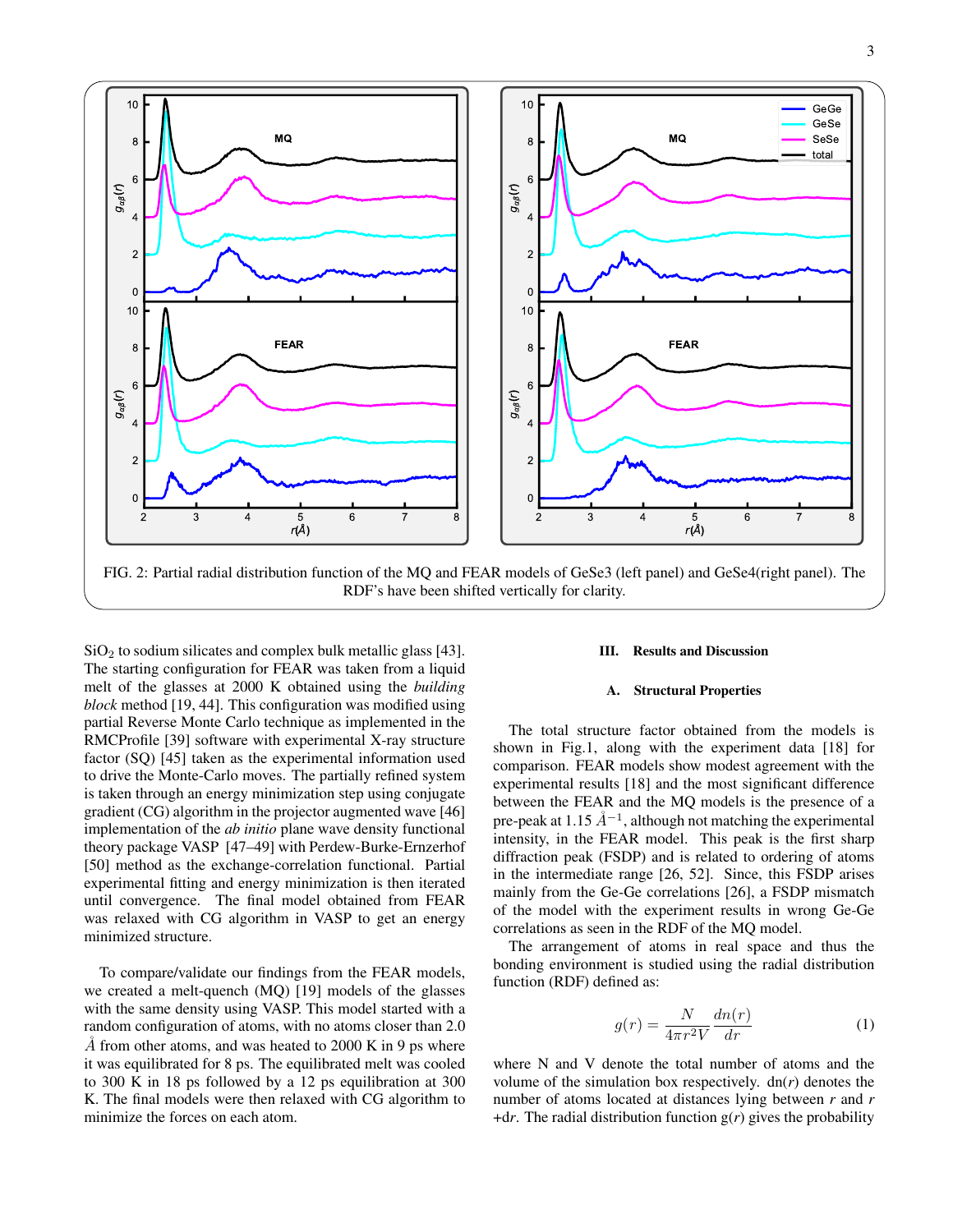

FIG. 3: Distribution of rings of different size in the models calculated using ISAACS [51]. Bond cutoff are taken from the first minimum of RDF.



FIG. 4: Bond angle distributions in the models computed for Ge-Se-Ge and Se-Ge-Se. The BAD has been Gaussian broadened (with  $\sigma = 2.5^{\circ}$ ).



models. Blue vertical drop lines indicate Fermi level.

of finding an atom in a shell of thickness d*r* at a distance *r* from a reference atom. Since our models had two species, we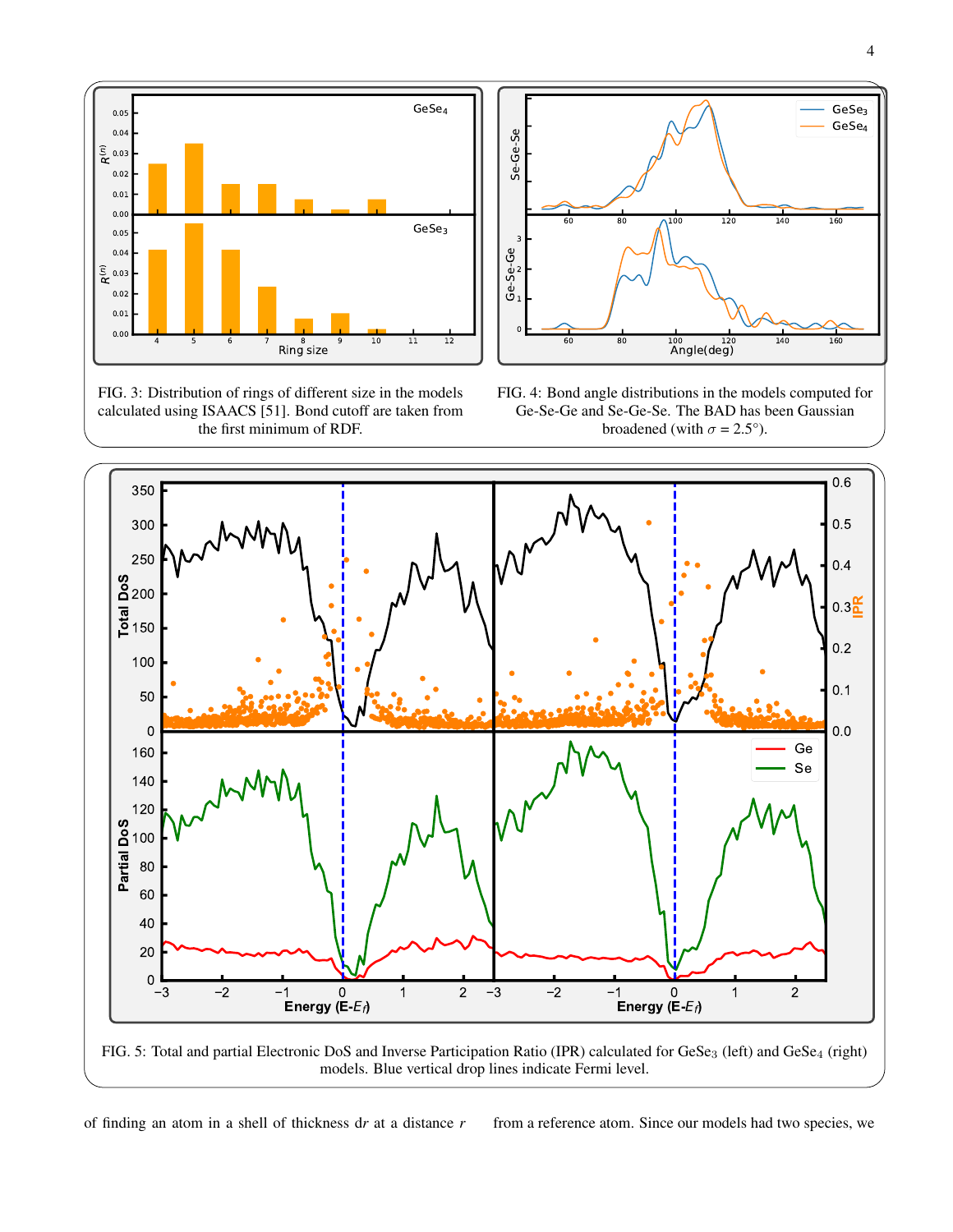

FIG. 6: Projection of the localized states near the Fermi level onto atoms in  $GeSe<sub>3</sub>$  (left) and  $GeSe<sub>4</sub>$  (right) models. Red and green atoms indicate Ge and Se atoms respectively. Only few atoms with higher projection of the states on them are shown.

also calculated the partial radial distribution function defined as:

$$
g_{\alpha\beta}(r) = \frac{Nc_{\alpha}}{4\pi r^2 V} \frac{dn_{\alpha\beta}(r)}{dr}
$$
 (2)

where  $c_{\alpha}$  is the concentration of  $\alpha$  atomic species. The functions  $g_{\alpha\beta}(r)$  enable the computation of the probability of finding an atom of type  $\beta$  at a distance r from the reference  $\alpha$  atom. To calculate the total and partial RDF both FEAR and MQ models were taken through an NVT ensemble at 300 K and the results were averaged over 2500 configurations collected over the final 5 ps of the simulation. The partial and total RDF from our models, plotted in Fig.2, are in close agreement with the experimental results obtained using neturon diffraction with isotope substitution [26]. The absence of Ge-Ge homopolar bonds (correlations below  $3A$ ) in  $GeSe_4$  observed in the neutron diffraction experiment [26] is exactly reproduced in our  $Ges_{4}$  model. The position of the peaks in the partial RDF and the mean coordination number, outlined in Table. I agree with available experiments.

In general, the models produce reasonable agreement with the experiment in terms of the Ge-Se and Se-Se correlations. However, the Ge-Ge correlations, which is highly sensitive to the choice of the modeling procedure, differ between the MQ and FEAR models. The dependence of the Ge-Ge correlations on the exchange and correlation energy functional used in the simulations [24, 25], the system size, and the quench protocol used [23, 53] have been previously reported. This absence of Ge-Ge correlations in GeSe4, also observed experimentally [26], indicates the absence of Ge-Ge homopolar bonds, i.e. Ge atoms bond only to Se atoms. The first peak in the total RDF of  $GeSe<sub>4</sub>$  arises from first neighbor correlations between the atoms within a structural motif. Thus, Fig.2 suggests that there is no Ge-Ge correlations in GeSe<sub>4</sub> model for the FEAR model but such a correlation exists for the MQ model. This finding also accounts for the discrepancy in the intensity of the first peak between the MQ and FEAR models of  $GeSe<sub>4</sub>$ . Experimental evidences have shown that there is no Ge-Ge correlations in  $GeSe<sub>4</sub>$  [26].

The structure of  $GeSe<sub>3</sub>$  and  $GeSe<sub>4</sub>$  can be viewed as a collection of Ge centered tetrahedra connected to each other by Se atoms in various fashion namely edge shared (ES) and corner shared (CS). The frequency of occurrence of Se-Se homopolar bonds and the length of Se chains positively correlates with the Se concentration. Our models for  $GeSe<sub>3</sub>$ and GeSe<sub>4</sub> show four distinct Se environments: Ge-Se-Se, Se-Se-Se, and Ge-Se-Ge where the Se atom is shared by two  $Ge(Se)<sub>4</sub>$  tetrahedra connected either in CS or ES fashion. This finding is in line with NMR experiments on these materials [54]. The comparison of real and reciprocal space information for  $GeSe<sub>3</sub>$  and  $GeSe<sub>4</sub>$  shows that an increase in Ge-Se content within the intermediate phase (IP) creates an additional length scale in the atomic ordering associated with the intermediate range order arising from the connection of Ge atoms in neighboring tetrahedra [55]. This manifests as a peak in the Ge-Ge correlation in the  $GeSe<sub>3</sub>$  and as a FSDP, with higher intensity compared to  $Ges$ <sub>4</sub>, in the  $S(Q)$ . To study the difference in the Ge-Ge connectivity between  $GeSe<sub>3</sub>$  and GeSe4, we calculated the statistics of the different modes of connections between the Ge-centered motifs: namely cornershared and edge-shared, and tabulated in Table.II. The table shows a significant increase in the connectivity between Geatoms, both CS and ES, as we go from  $GeSe_4$  to  $GeSe_3$ . This can be thought of as the added Ge atoms trying to break up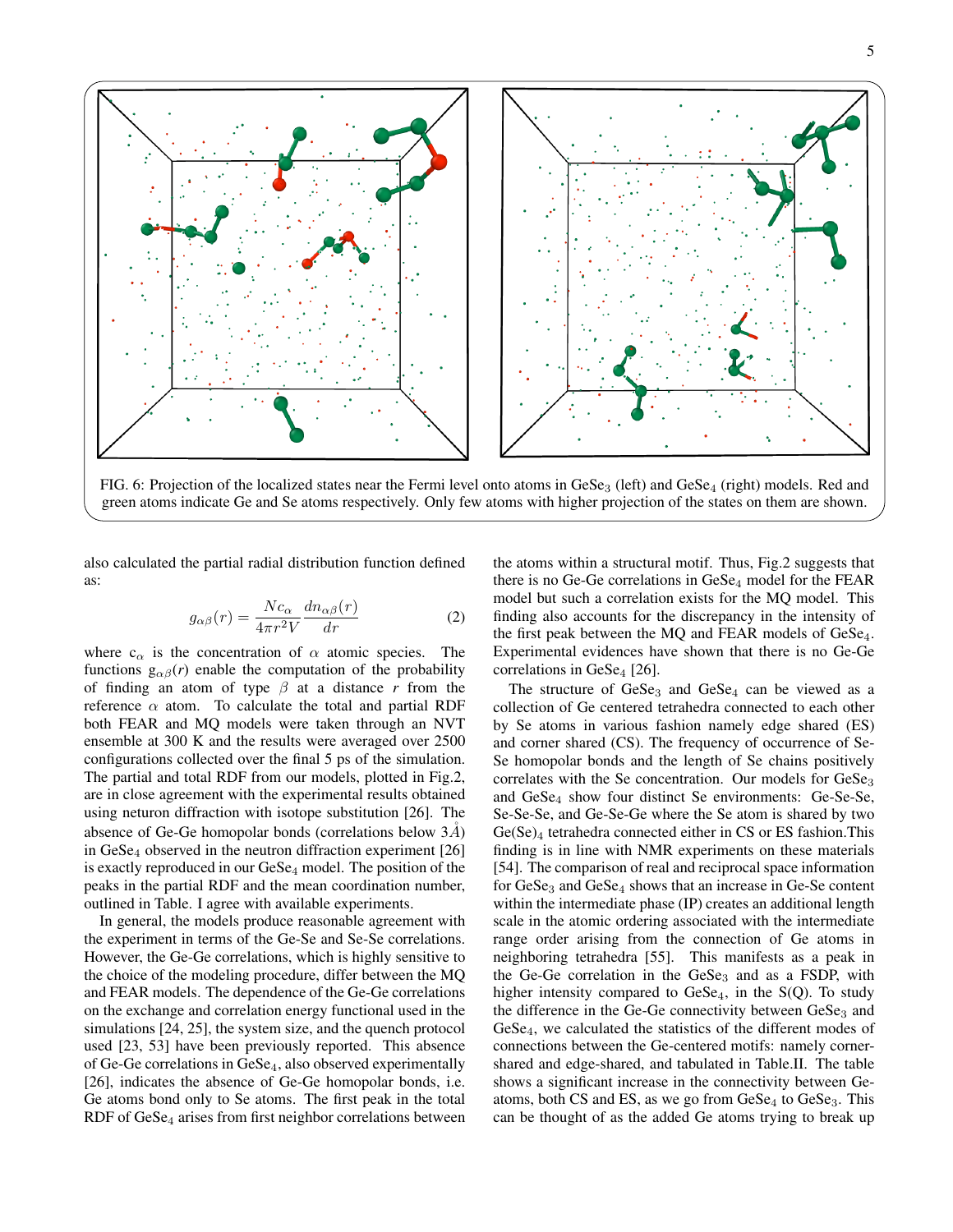|                     | GeSe <sub>3</sub> | GeSe <sub>4</sub> |
|---------------------|-------------------|-------------------|
| $\mathrm{R}_{GeGe}$ | 2.55              |                   |
| $R_{GeSe}$          | 2.42(2.37)        | 2.44(2.37)        |
| $R_{SeSe}$          | 2.40(2.34)        | 2.37(2.35)        |
| $\bar{n}$           | 2.50              | 2.38              |
| $\bar{n}(8-N)$      | 2.50              | 2.40              |

TABLE I: Position of the first peak  $(R_{\alpha\beta})$  (in  $\AA$ ) in partial correlations calculated from FEAR models of  $GeSe<sub>3</sub>$  and GeSe4. The quantities in the brackets are taken from neutron diffraction study by Rowlands *et. al* [26]. The average coordination number  $(\bar{n})$  for each model is also listed.

|                                                                | GeSe <sub>3</sub> | GeSe <sub>4</sub> |
|----------------------------------------------------------------|-------------------|-------------------|
| CS                                                             | 1.030             | 0.750             |
| ES                                                             | 0.135             | 0.125             |
| $n_{GeGe}$                                                     | 14                | 0                 |
|                                                                | 9                 | 13                |
|                                                                | 6                 | 8                 |
| $\begin{aligned} n_{Se_4}\\ n_{Se_5}\\ n_{Se_6} \end{aligned}$ |                   |                   |

TABLE II: Statistics of the Ge-Ge connectivity in GeSe<sub>3</sub> and GeSe<sub>4</sub> calculated using Ge-Se bond length of  $2.90\AA$ . Ge

atoms are considered bonded if they are less than  $2.90\AA$ apart.The number of ES, CS connections are normalized by the number of Ge-atoms in the models.The number of the most frequent isolated Se-chains with different lengths  $n_{Se_n}$ is also listed.

and crosslink the Se chain structures by forming four-fold coordinated Ge-centered structural motifs [55]. Also, the ratio of ES:CS tetrahedra in  $GeSe<sub>3</sub>$  is in close agreement with results from MAS NMR experiment [54]. The frequency of the length of most frequent isolated Se chains, made with Se atoms that are not bonded to Ge, listed in Table. II suggests that the addition of Ge atoms to  $GeSe<sub>4</sub>$  breaks the Se chain links to form cross-linking connections and a more rigid network topology.

The atomic correlation further than the nearest neighbor was analyzed using the ring statistics algorithm that has been applied to both compositions using the ISAACS code. The bond cutoff distances between atomic pairs are determined by the first minima of the partial RDF and are different for  $GeSe<sub>3</sub>$  and  $GeSe<sub>4</sub>$ . Within ISAACS, we used the algorithm developed by King [56] and later updated by Franzblau [57]. As seen in Fig. 3, there is a significant difference in the distribution of the rings between the two compositions. These results are in significant agreement with previous DFT calculations [20]. The increase in the number of 4-fold rings in GeSe<sub>3</sub> is attributed to the higher fraction of ES Ge(Se)<sub>4</sub> tetrahedral connections compared to GeSe4.

The bond angle distribution (BAD) is also studied to understand the local structure around the  $Ge(Se)_4$  tetrehedra and the way they are connected. The Se-Ge-Se BAD is peaked at around 110° indicating the presence of tetrahedral order [20]. The Ge-Se-Ge BAD, arising from connection between the tetrahedra, has clear peaks at ∼ 80° and ∼ 100° assigned to ES and CS tetrahedra, respectively. The intensity of the ES peak appears to be inversely proportional to the Ge content as previously observed [20]. This dominance of ES units is larger in GeSe<sub>3</sub> which can also be seen from the ring statistics.

#### B. Electronic Properties

The electronic structure was studied using the total density of states (DoS), partial DoS, and inverse participation ratio(IPR). These quantities help us in several ways- validate/invalidate the models, understand the conducting/insulating behavior, and study the extent of localization of electronic states. The conduction in amorphous systems depends mainly on the density of states and the extent of localization of the Kohn-Sham states near the Fermi level. An account of the localization of Kohn-Sham states is given by IPR defined as:

$$
\mathcal{I}(\psi_n) = \frac{\sum_{i} |a_n^i|^4}{\left(\sum_{i} |a_n^i|^2\right)^2}
$$
\n(3)

where  $a_n^i$  is the contribution to the eigenvector  $\psi_n$  from the  $i^{th}$  atomic orbital (s, p, and d) as calculated with VASP. Putting the definition in simpler terms, localized states have high IPR value (ideally equal to  $\mathcal{I} = 1$ ) while a completely extended state having a value of (1/*N*), i.e. evenly distributed over *N* atoms. From Fig.5, we observe that our models have low DoS near the Fermi level. Furthermore those states are highly localized, as suggested by higher values of IPR. The combined effect of these findings suggests that the models are non-conducting. Furthermore, the partial DoS plots show that the significant contribution to the DoS comes from the Se atoms in both models. In order to understand the origin of the localized states near the Fermi level, we show the atomic projection of four such states onto the atoms in Fig. 6. As expected for localized states, the states are highly localized on few atoms. Furthermore, these localized states arise mostly from the Se chain links in the network which is also seen in the partial DoS in Fig. 5.

#### C. Vibrational Properties

The analysis of the vibrational properties of amorphous materials not only provides a useful insight to the local bonding environment but also helps understand the thermal and mechanical properties. Vibrational properties of the models were studied using the harmonic approximation. The Hessian matrix is computed by displacing each atom in 6-directions  $(\pm x, \pm y, \pm z)$  by 0.015 Å. The few lowest frequencies arising from rigid supercell transitions were removed from the calculations of the vibrational density of states (VDoS). The VDoS is defined as:

$$
g(\omega) = \frac{1}{3N} \sum_{i=1}^{3N} \delta(\omega - \omega_i)
$$
 (4)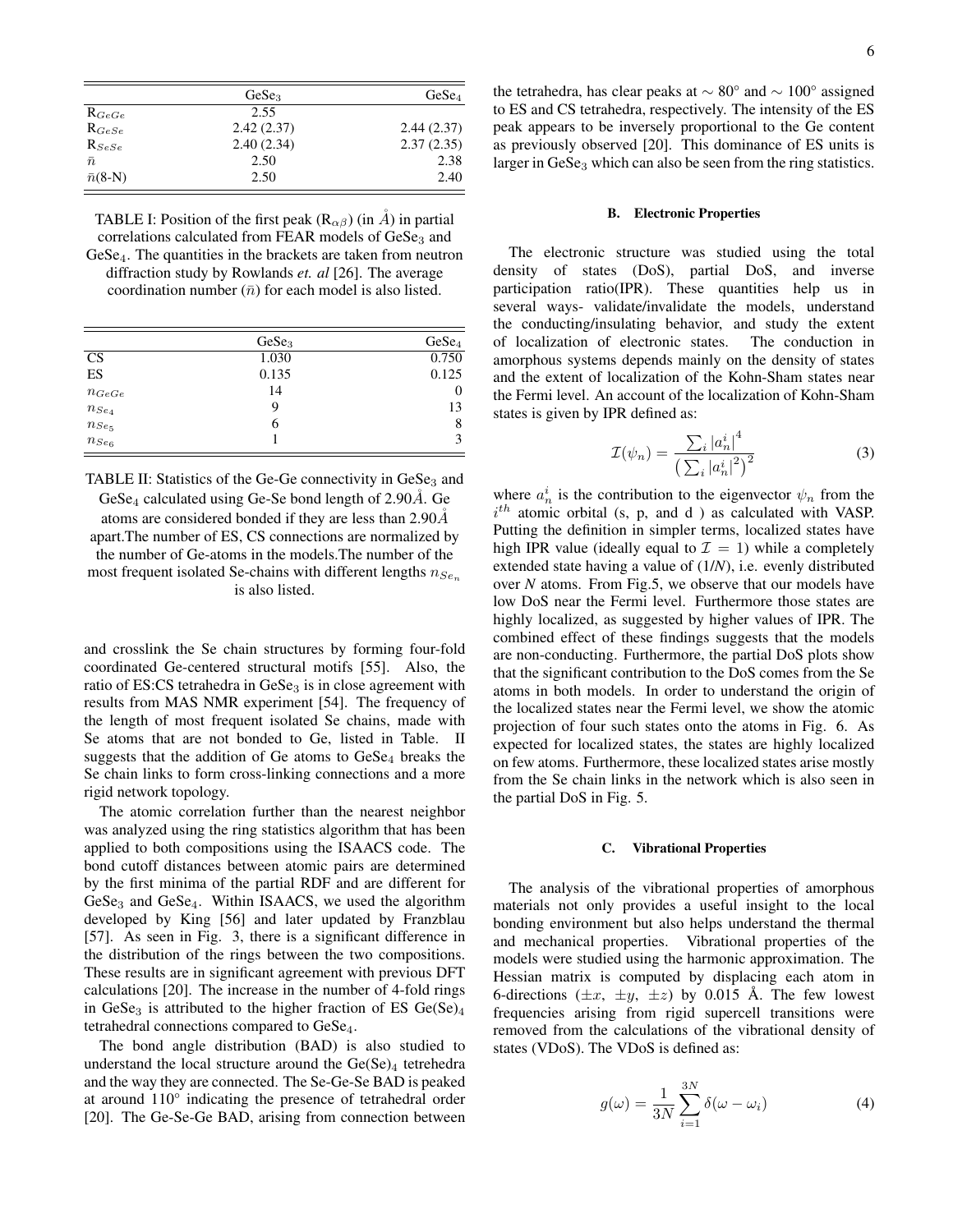

with *N* and  $\omega_i$  representing the number of atoms and the eigenfrequencies of normal modes, respectively. This definition suggests that any frequency that has larger number of eigenfrequencies in its neighborhood will have a higher VDoS. The delta function is approximated by a Gaussian with a standard deviation of 1.5% of the maximum normal mode frequency.

The extent of localization of each normal mode frequency is studied using the vibrational inverse participation ratio (VIPR) defined as:

$$
\mathcal{V}(\omega_n) = \frac{\sum_{i=1}^{N} |\mathbf{u}_n^i|^4}{\left(\sum_{i=1}^{N} |\mathbf{u}_n^i|^2\right)^2}
$$
(5)

where  $\mathbf{u}_n^i$  is displacement vector of  $i^{th}$  atom at normal mode frequency  $\omega_n$ . By definition, low values of VIPR indicate vibrational mode evenly distributed among the atoms while higher values imply only a few atoms contributing at that particular eigenfrequency.

The total and partial VDoS plotted in Fig.7 agree reasonably well with previous calculations on the materials [20, 58] showing a broad band centered at  $\sim 80$   $cm^{-1}$  for both

models and matching subsequent peak positions. The low frequency peak at  $\sim 50$   $cm^{-1}$  arises mainly from the floppy modes arising from the vibrations among the loosely bound Se-atoms. As suggested by VIPR, these low frequency floppy modes are highly delocalized and shared by a large number of Se-atoms. Sub peaks at  $\sim 160$   $cm^{-1}$  and  $\sim 250$   $cm^{-1}$ , arising from bond-bending and bond stretching vibrational modes respectively, have been previously reported [58]. The Se rich  $GeSe<sub>4</sub>$  has a higher intensity of the high frequency motion associated with the  $A_{1c}$  mode arising from the atomic motion of Se atoms connecting edge-shared tetrahedra [59]. This can be viewed as an effect of increased concentration of the ES tetrahedral connection in  $GeSe_4$  compared to  $GeSe_3$ , a finding also seen in the ring statistics analysis above. To facilitate a visual interpretation of the different kinds of vibrational modes present in the system, we have included animations of representative modes along with this manuscript.

#### IV. Conclusion

We generated realistic GeSe glasses in the intermediate range using experimental x-ray diffraction measurements.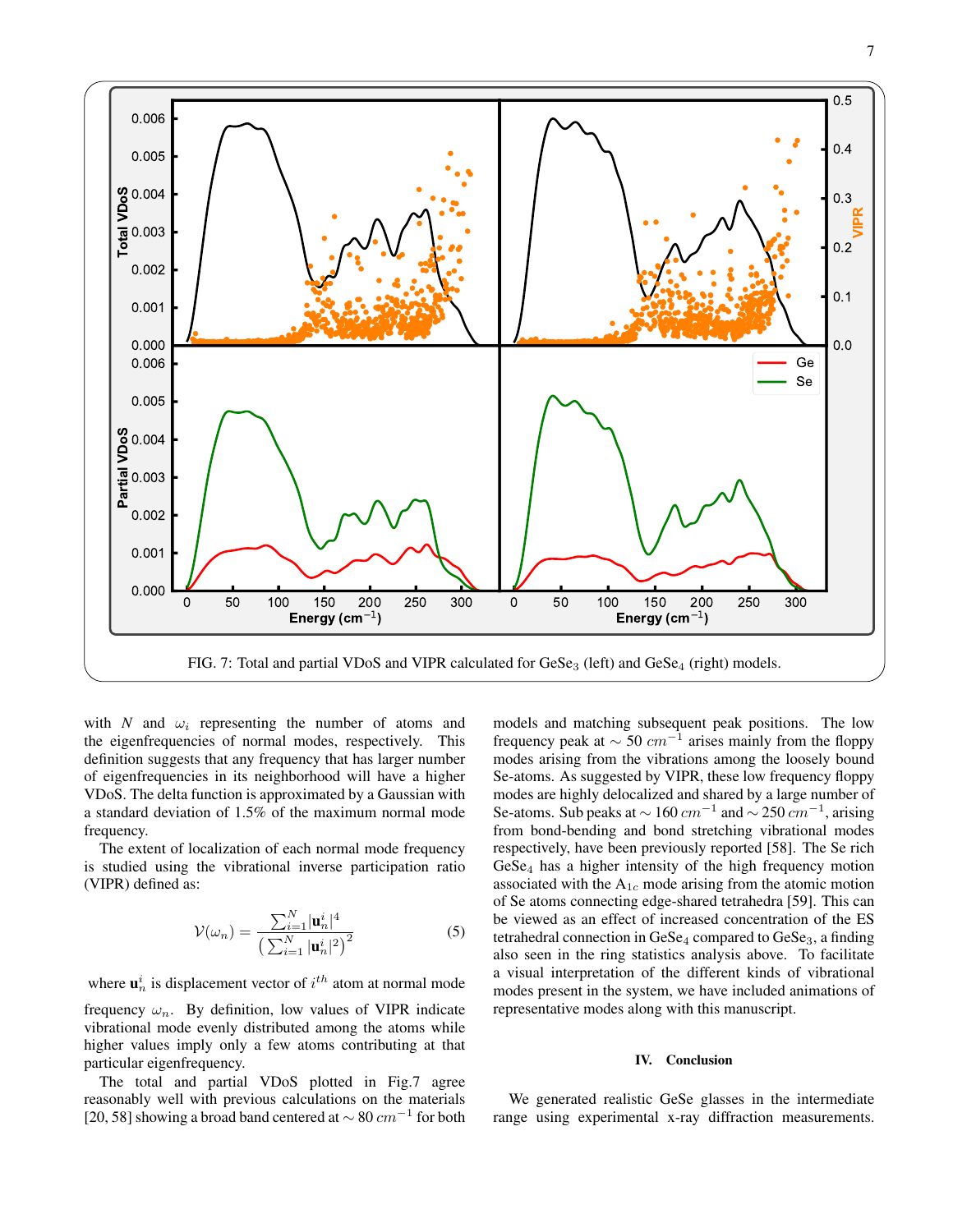The models produced showed good agreement with the experiment even without the use of hybrid functional calculations. The structural, electronic, and vibrational signature of the models were parallel with previous theoretical and experimental studies. The Ge-Ge correlations in these glasses matched significantly well with experiments. This is a clear advantage of the FEAR over the MQ technique because FEAR injects the experimental information into the model in each step. As we moved from  $GeSe_4$  to  $GeSe_3$ , we saw clear signature of breaking of Se chains and formation of cross-

- [1] R. Azoulay, H. Thibierge, and A. Brenac, Journal of Noncrystalline Solids 18, 33 (1975).
- [2] D. A. Whittaker, L. Giacomazzi, D. Adroja, S. M. Bennington, A. Pasquarello, and P. S. Salmon, Phys. Rev. B 98, 064205 (2018).
- [3] A. Zeidler, P. S. Salmon, D. A. Whittaker, K. J. Pizzey, and A. C. Hannon, Front. Mater. 4, 32 (2017).
- [4] S. Hosokawa, I. Oh, M. Sakurai, W.-C. Pilgrim, N. Boudet, J.-F. Bérar, and S. Kohara, Phys. Rev. B 84, 014201 (2011).
- [5] J. T. Gopinath, M. Soljaeiae, E. P. Ippen, V. N. Fuflyigin, W. A. 'King, and M. Shurgalin, J. Appli. Phys. 96, 6931 (2004).
- [6] B. Kalken, R. P. Dias, C.-S. Yoo, S. M. Clark, and S. Sen, J. Phys. Chem. C 118, 5110 (2014).
- [7] J. Troles, V. Shiryaev, M. Churbanov, P. Houizot, L. Brilland, F. Desevedavy, F. Charpentier, T. Pain, G. Snopatin, and J. L. Adam, Optical Materials 32, 212 (2009).
- [8] S. G. Sarwat, Z. Cheng, N. Youngblood, M. S. Alias, S. Sinha, J. Warner, and H. Bhaskaran, Nano Lett. 19 (10), 7377 (2019).
- [9] I. Valov, R. Waser, J. R. Jameson, and M. N. Kozicki, Nanotechnology 22, 254003 (2011).
- [10] M. N. Kozicki and H. J. Barnaby, Semicond. Sci. Technol. 31, 113001 (2016).
- [11] M. N. Kozicki, M. Park, and M. Mitkova, IEEE Transactions on Nanotechnology 4, 331 (2005).
- [12] J. Phillips, Journal of Non-Crystalline Solids 34, 153 (1979).
- [13] J. Phillips, Journal of Non-Crystalline Solids 43, 37 (1981).
- [14] M. Thorpe, Journal of Non-Crystalline Solids 57, 355 (1983).
- [15] P. Boolchand, Phys. Rev. Lett. **57**, 3233 (1986).
- [16] W. Bresser, P. Boolchand, and P. Suranyi, Phys. Rev. Lett. 56, 2493 (1986).
- [17] F. Inam, M. T. Shatnawi, D. Tafen, S. J. L. Billinge, P. Chen, and D. A. Drabold, Journal of Physics: Condensed Matter 19, 455206 (2007).
- [18] M. T. M. Shatnawi, C. L. Farrow, P. Chen, P. Boolchand, A. Sartbaeva, M. F. Thorpe, and S. J. L. Billinge, Phys. Rev. B 77, 094134 (2008).
- [19] D. A. Drabold, Eur.Phys.J. B 68, 1 (2009).
- [20] M. Micoulaut, A. Kachmar, M. Bauchy, S. Le Roux, C. Massobrio, and M. Boero, Phys. Rev. B 88, 054203 (2013).
- [21] D. N. Tafen and D. A. Drabold, Phys. Rev. B **71**, 054206 (2005).
- [22] K. Sykina, E. Furet, B. Bureau, S. L. Roux, and C. Massobrio, Chem. Phys. Lett. 547, 30 (2012).
- [23] A. Bouzid, S. L. Roux, G. Ori, M. Boero, and C. Massobrio, J. Chem. Phys 143 (3), 034504 (2015).
- [24] C. Massobrio, A. Pasquarello, and R. Car, J. Am. Chem. Soc. 121, 2943 (1999).
- [25] C. Massobrio, A. Pasquarello, and R. Car, Comput. Mater. Sci. 17, 115 (2000).

linking connections to form a more rigid topology.

## V. Acknowledgement

This work used the Extreme Science and Engineering Discovery Environment (XSEDE), which is supported by National Science Foundation grant number ACI-1548562. We acknowledge the computational resources provided to us through XSEDE under the allocation number DMR-190008P.

- [26] R. F. Rowlands, A. Zeidler, H. E. Fischer, and P. S. Salmon, Frontiers in Materials 6, 133 (2019).
- [27] Z. Chaker, G. Ori, C. Tugène, S. L. Roux, M. Boero, C. Massobrio, E. Martin, and A. Bouzid, J. Non-Cryst. Solids 499, 167 (2018).
- [28] A. Becke, Phys. Rev. A 38 (6), 3098 (1988).
- [29] C. Lee, W. Yang, and R. G. Parr, Phys. Rev. B 37 (2), 785 (1988).
- [30] S. R. Elliott, *Physics of amorphous materials* (Longman Scientific and Technical, Burnt Mill, Harlow, Essex, England, 1990).
- [31] S. Hosokawa, Y. Kawakita, L. Pusztai, K. Ikeda, and T. Otomo, Journal of the Physical Society of Japan 90, 024601 (2021).
- [32] A.-R. Moharram and A. Abdel-Baset, Reverse monte carlo simulation of gexse100x glasses, Physica B: Condensed Matter 405, 4240–4244 (2010).
- [33] M. T. M. Shatnawi, New Journal of Glass and Ceramics 05, 31 (2015).
- [34] K. Machado, J. de Lima, C. Campos, A. Gasperini, S. de Souza, C. Maurmann, T. Grandi, and P. Pizani, Solid State Communications 133, 411 (2005).
- [35] H. Iyetomi, P. Vashishta, and R. Kalia, Solid State Ionics 32-33, 954 (1989).
- [36] P. Vashishta, R. K. Kalia, G. A. Antonio, and I. Ebbsjö, Phys. Rev. Lett. 62, 1651 (1989).
- [37] H. Iyetomi and P. Vashishta, Phys. Rev. B 47, 3063 (1993).
- [38] C. Massobrio, M. Celino, P. S. Salmon, R. A. Martin, M. Micoulaut, and A. Pasquarello, Phys. Rev. B 79, 174201 (2009).
- [39] M. G. Tucker, D. A. Keen, M. T. Dove, A. L. Goodwin, and Q. Hui, Journal of Physics: Condensed Matter 19, 335218 (2007).
- [40] A. Pandey, P. Biswas, and D. A. Drabold, Scientific Reports 6, 33731 (2016).
- [41] A. Pandey, P. Biswas, B. Bhattarai, and D. A. Drabold, Phys.Rev.B 94, 235208 (2016).
- [42] B. Bhattarai, A. Pandey, and D. Drabold, Carbon 131, 168 (2018).
- [43] B. Bhattarai, R. Thapa, and D. A. Drabold, Modelling and Simulation in Materials Science and Engineering 27, 075002 (2019).
- [44] B. Cai, X. Zhang, and D. A. Drabold, Phys. Rev. B 83, 092202 (2011).
- [45] K. Prasai et. al., Phys. Rev. Lett. **123**, 045501 (2019).
- [46] P. E. Blöchl, Phys. Rev. B **50**, 17953 (1994).
- [47] G. Kresse and J. Furthmuller, Phys. Rev. B 54, 11169 (1996).
- [48] M. Hacene, A. Anciaux-Sedrakian, X. Rozanska, D. Klahr, T. Guignon, and P. Fleurat-Lessard, Journal of Computational